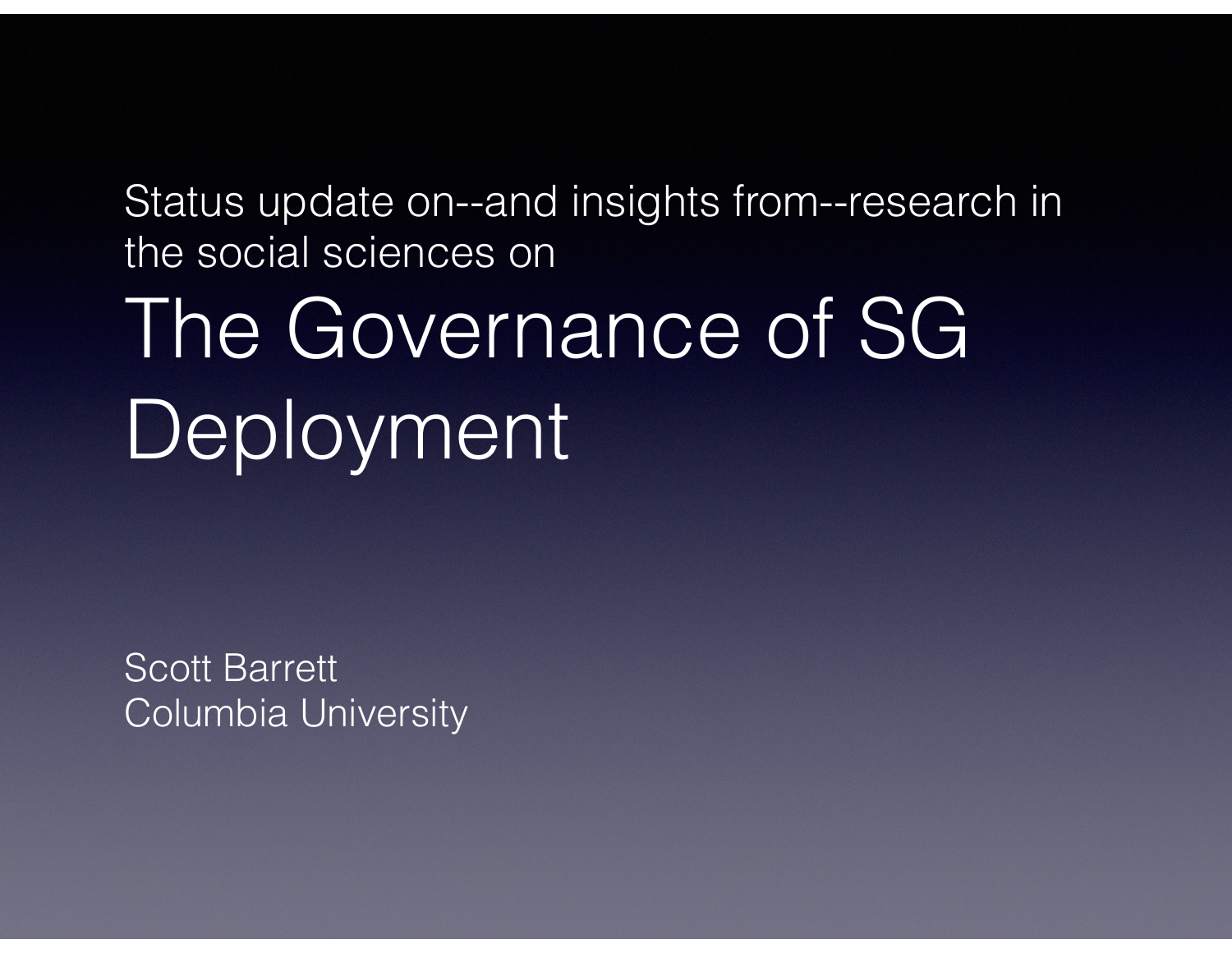#### Incentives

- Addressing climate change requires:
	- reducing emissions (weak incentives)
	- adapting (strong incentives)
	- carbon geoengineering (mixed incentives)
	- solar geoengineering (overly strong incentives?)
- If cooperation fails, there will be too little abatement and too much adaptation; the incentives to geoengineer will be strong, but how will they be expressed?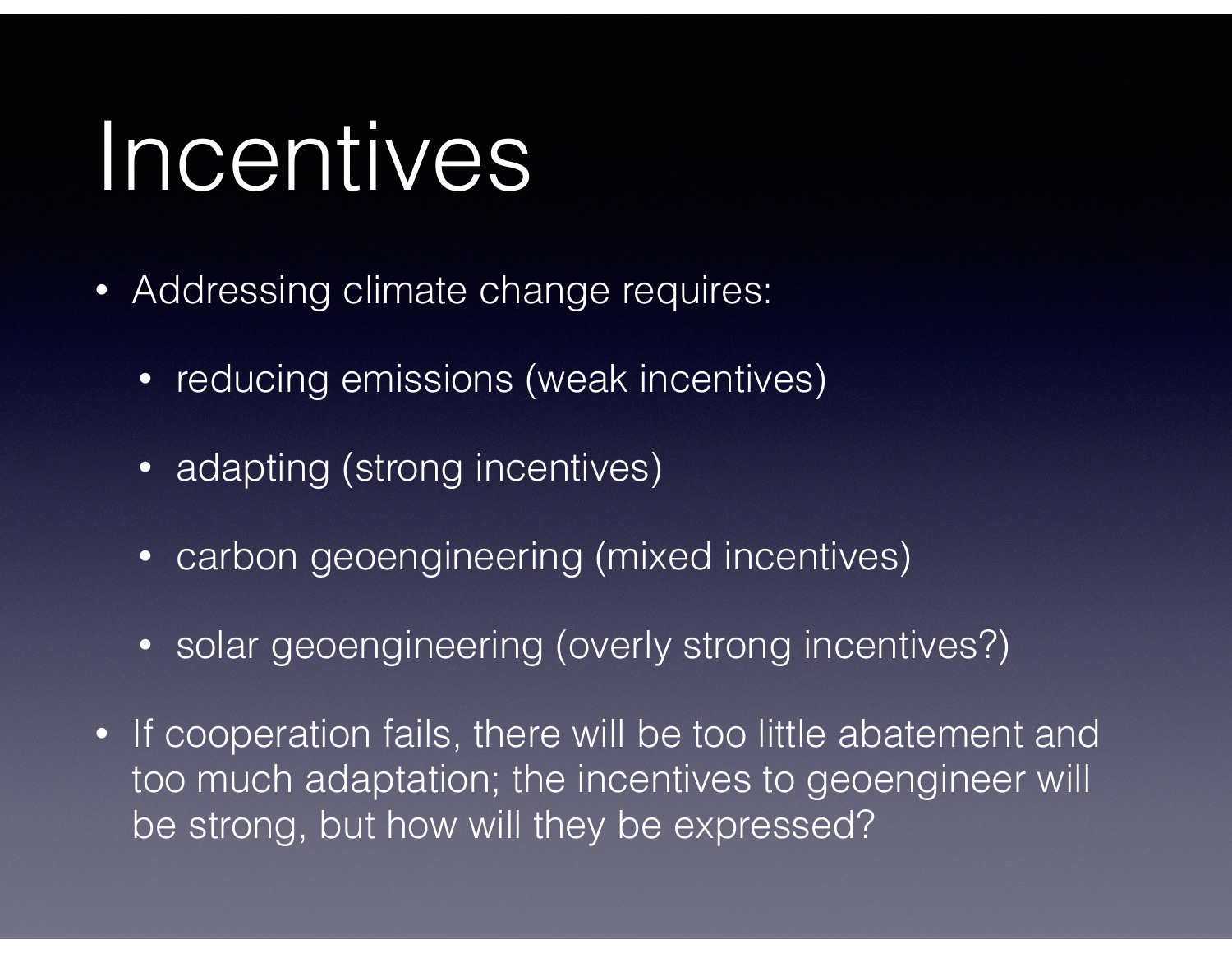#### Governance

- Who gets to decide whether and how solar geoengineering is deployed?
	- States, not private actors.
	- Any state? This is the default, but if a state can geoengineer, others can respond in some other way. This gives rise to a "market outcome."
	- All states collectively? Use of geoengineering proscribed by a peremptory norm in customary international law; implausible.
	- Norms? Favored by Victor (2008), but norms emerge from practice.
	- UNSC? May act to maintain "peace and security," either to deploy geoengineering or to prevent a state from deploying it; P5 veto.
	- Treaties? Binding only on the countries that give their consent.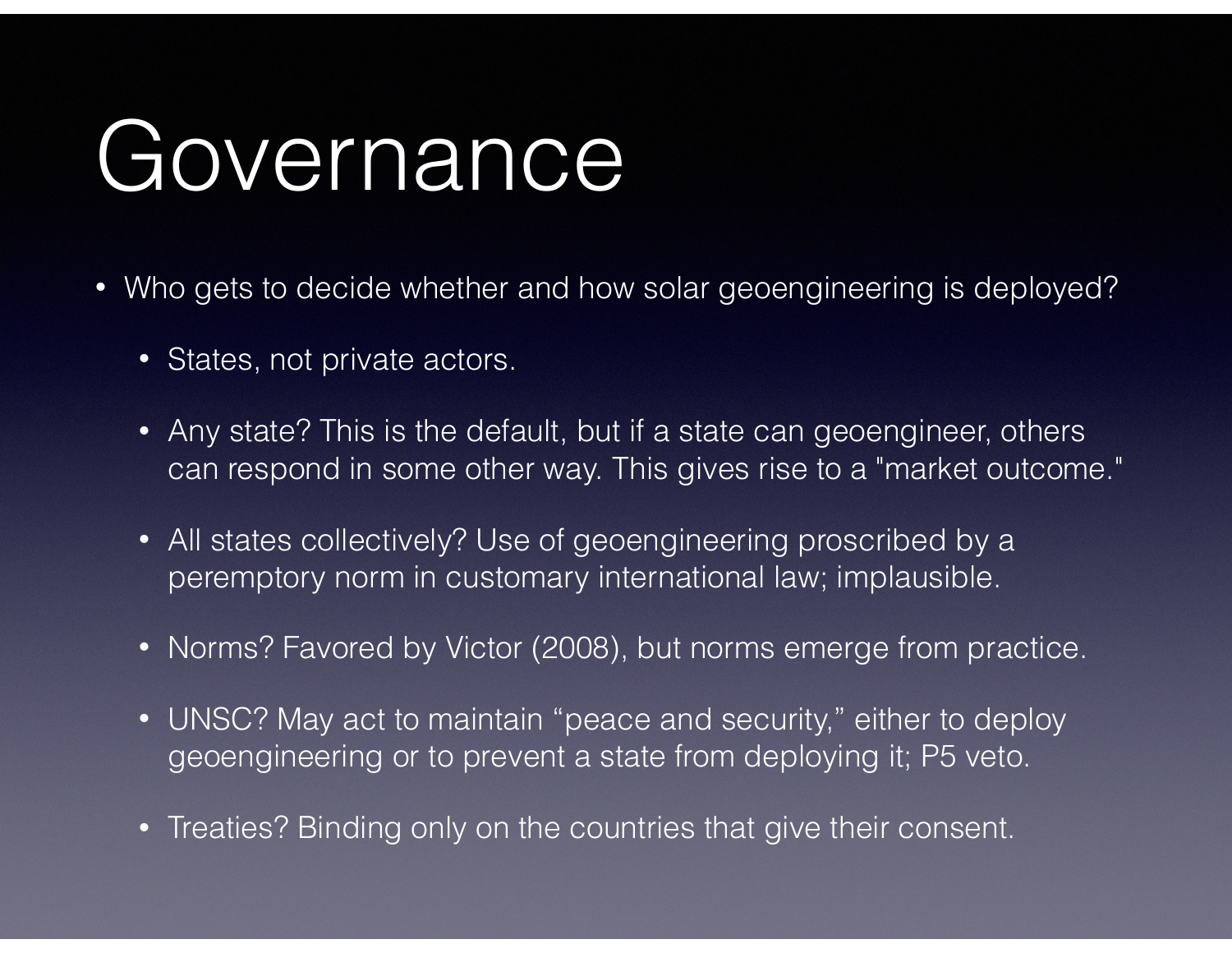# "Free Driver" Equilibrium

- Assuming states have a right to act, and no responsibility not to harm, the country preferring the coolest global temperature will (in a Nash equilibrium) determine temperature for the world (Wagner and Weitzman 2012; Weitzman 2015).
- This outcome is inefficient.
- In this setting, other countries are passive, lacking any "come back," which seems implausible.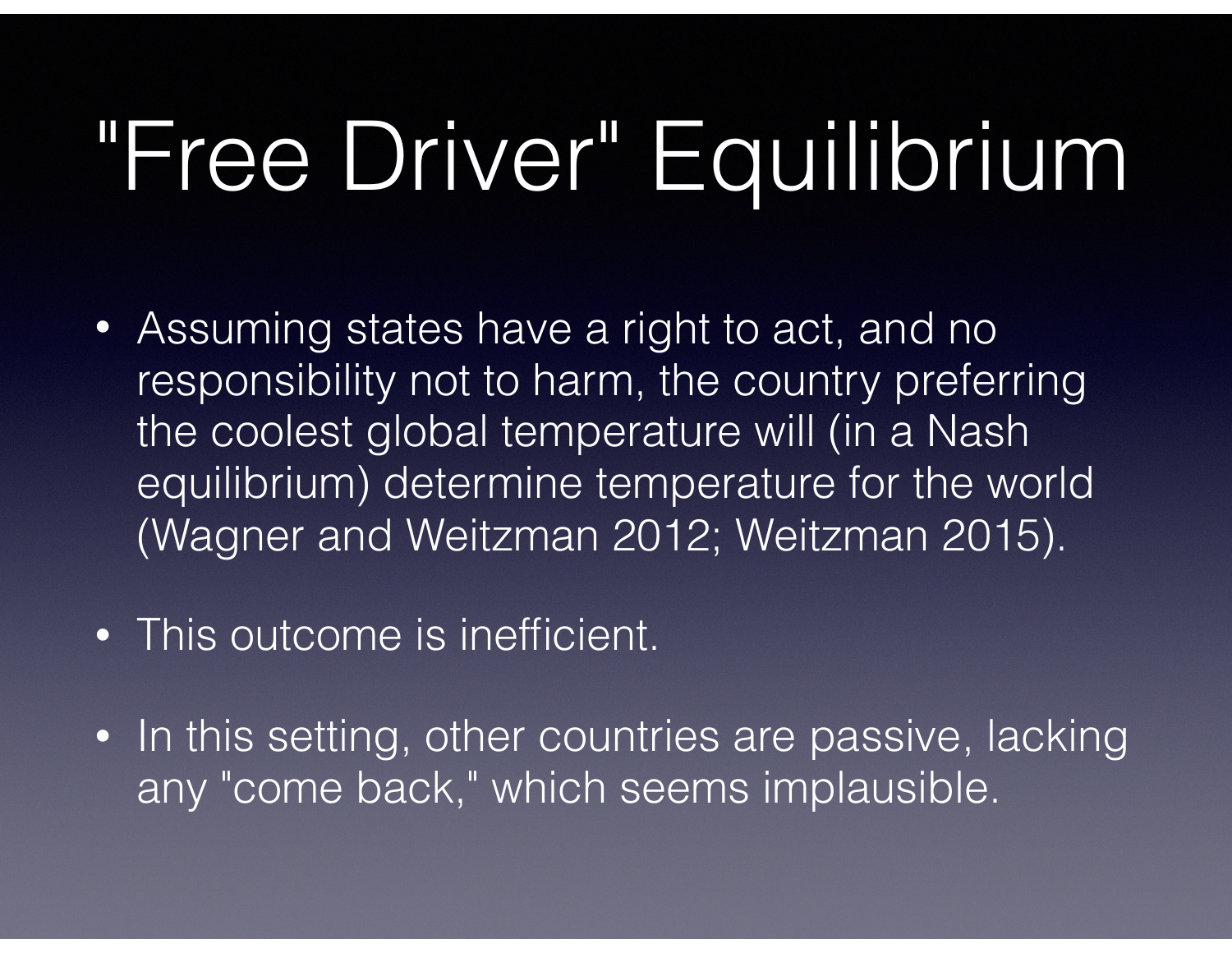# The "Market Outcome"

- Heyen, Horton, and Moreno-Cruz (2018) and Bas and Mahajan (2018) assume that any state may deploy solar geoengineering or "counter-geoengineering." In a two-country model with symmetric and quadratic costs, both papers show that (in the Nash equilibrium) there can be a "climate clash" (HHM-C) or "tug-of-war" (BM) with one country using geoengineering and the other counter-geoengineering.
- BM find that military intervention (cruise missile to destroy a geoengineering facility) may be the preferred counter measure.
- This outcome is also inefficient.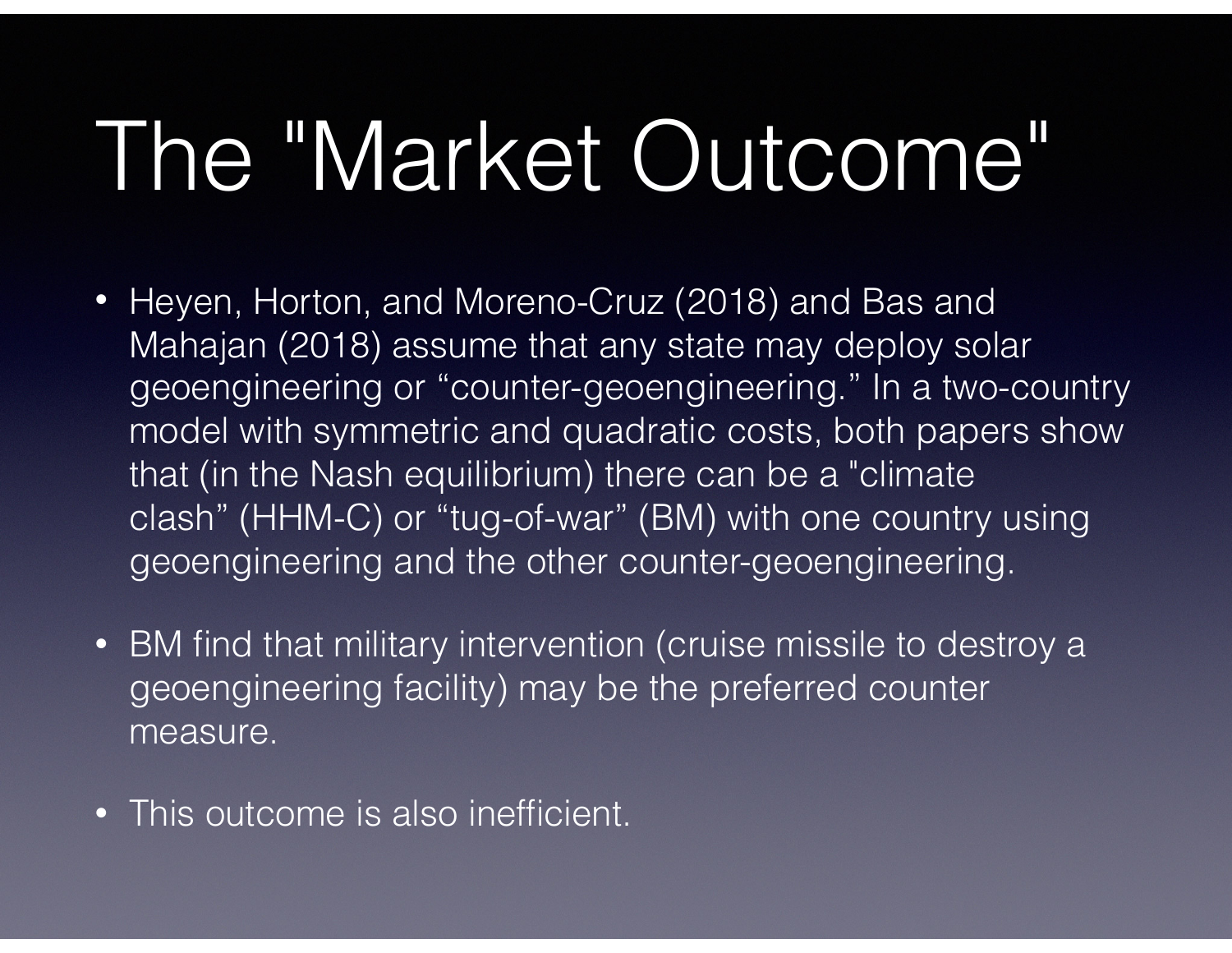### How to do better?

- Weitzman (2015) proposes a voting rule that, under certain conditions, supports an efficient outcome.
	- However, he assumes that all countries participate in and abide by the vote, which is inconsistent with practice.
- Heyen, Horton, and Moreno-Cruz (2018) consider a moratorium treaty and a joint deployment treaty, and show that, depending on preferences, these may be preferred to the Nash equilibrium.
	- However, they assume just two countries (important especially for enforcement) and rule out side payments (important for bargaining and efficiency).
- BM (2018) show that if the game is infinitely repeated then the efficient outcome can be sustained as a SPNE by a "grim" strategy.
	- With more than two countries, a renegotiation-proof equilibrium would be more compelling and may fail to support an efficient outcome.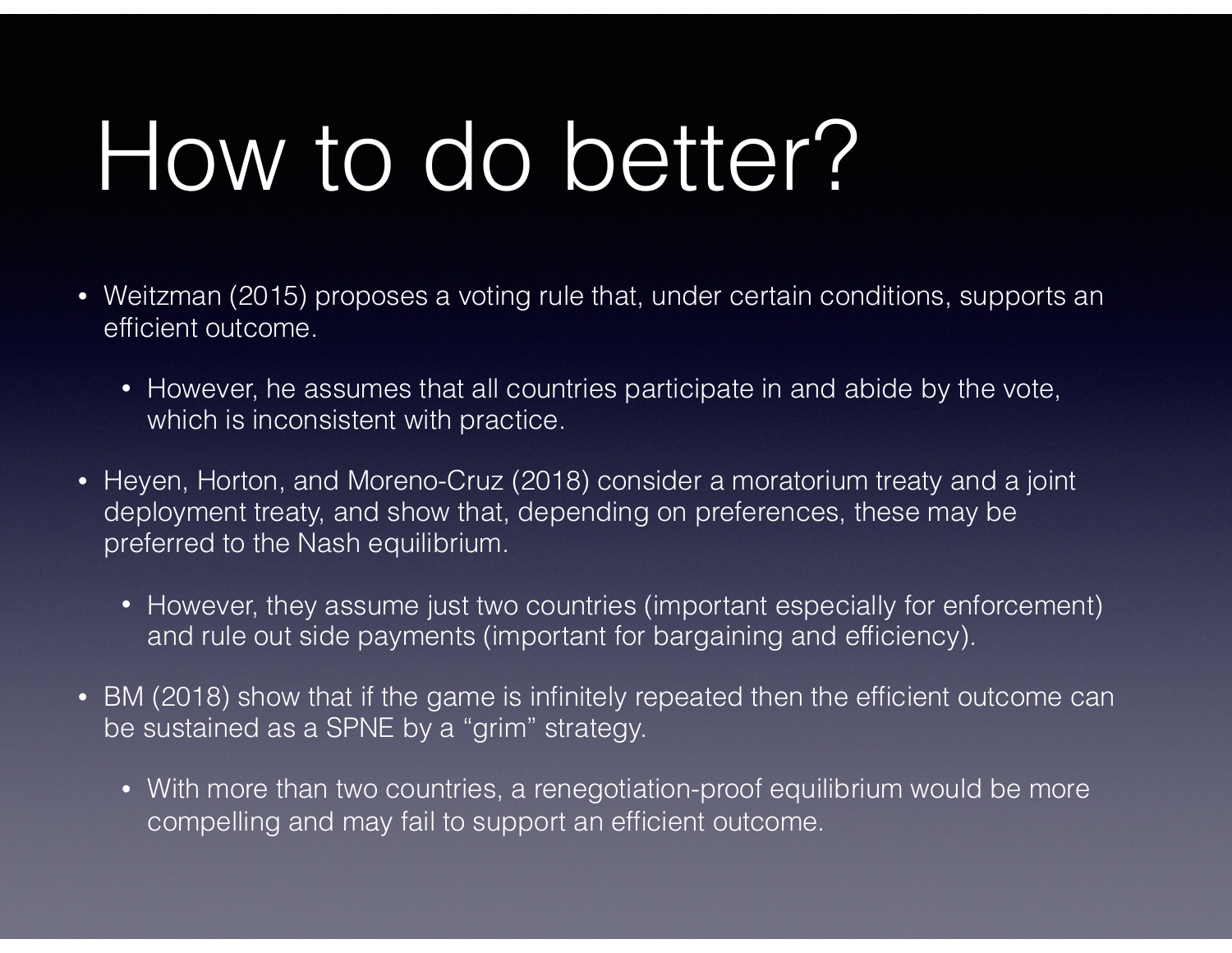### Another take

- Ricke, Moreno-Cruz, and Caldeira (2013) model a treaty on geoengineering under two regimes, *open* and *exclusive* membership, assuming that all countries gain from some geoengineering, that cooperating countries maximize their collective payoff (with side payments), that non-parties can't geoengineer, and that the agreement enters into force if membership exceeds something like half the world's population.
- Open: any country may join. In this case, everyone joins; the result is efficient.
- Exclusive: Members can exclude non-members.
	- The assumption that non-parties can't geoengineer is implausible.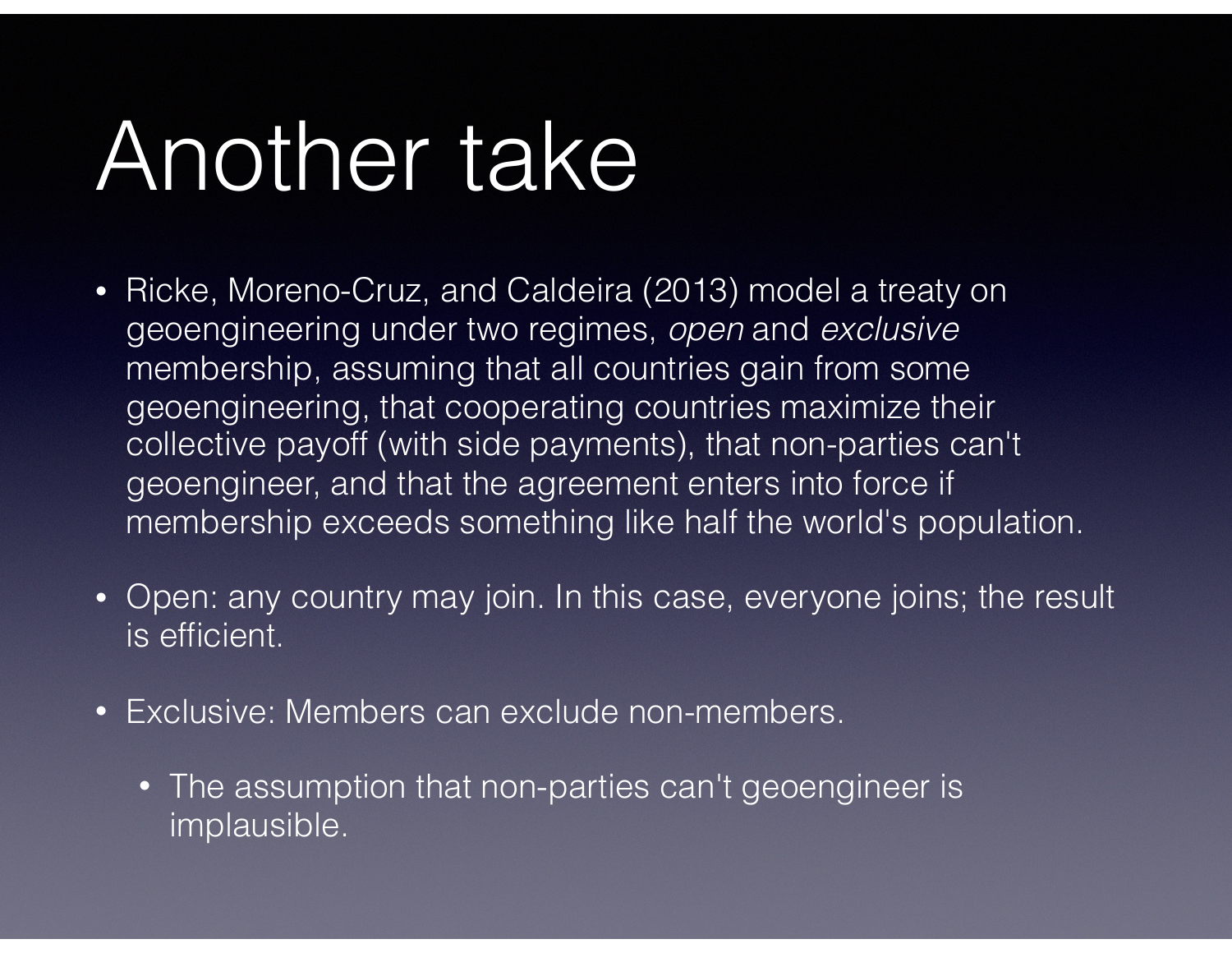# Two other perspectives

- Lloyd and Oppenheimer (2014) argue for restricted membership on the basis that small-*n* agreements are more effective.
	- A problem if non-members choose to geoengineer on their own. Exclusion will also cast doubt on legitimacy.
- Parson (2014) considers linking governance of geoengineering to emission reductions. For example, requiring that states have a track record of reducing emissions in order to be able to decide about geoengineering.
	- This and other linkage proposals implicitly assume commitment.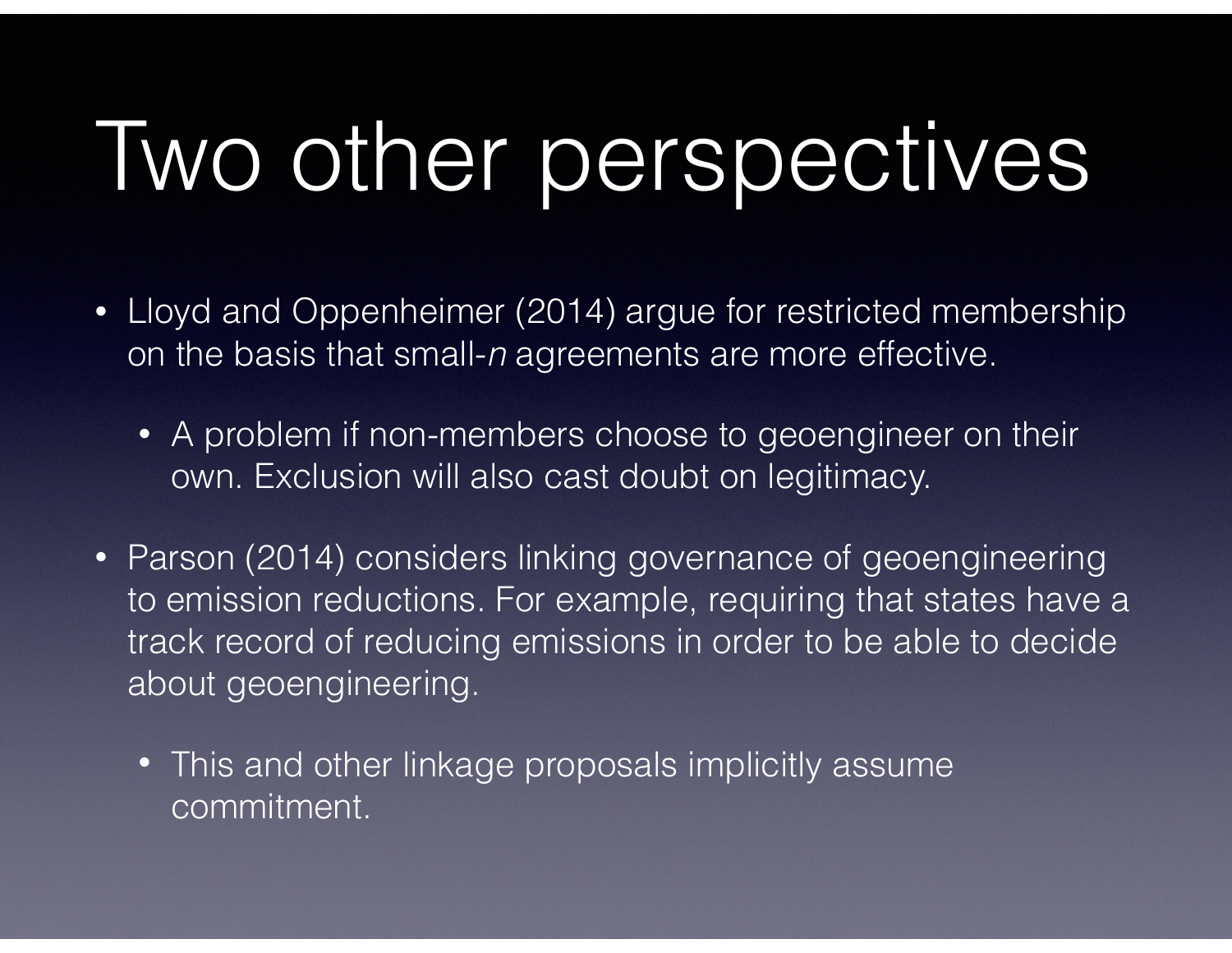# Commentary

- I don't feel that we truly understand the governance problem.
- There needs to be more careful consideration of the problem that geoengineering is supposed to solve (reduce "global warming," prevent certain events from occurring, etc.) and of the engineering options.
- Governance considerations will favor interventions that are of more universal benefit (such as preventing collapse of WAIS) and/or that have the smallest spillovers and/or that are difficult to detect (the last possibility being considered by BM).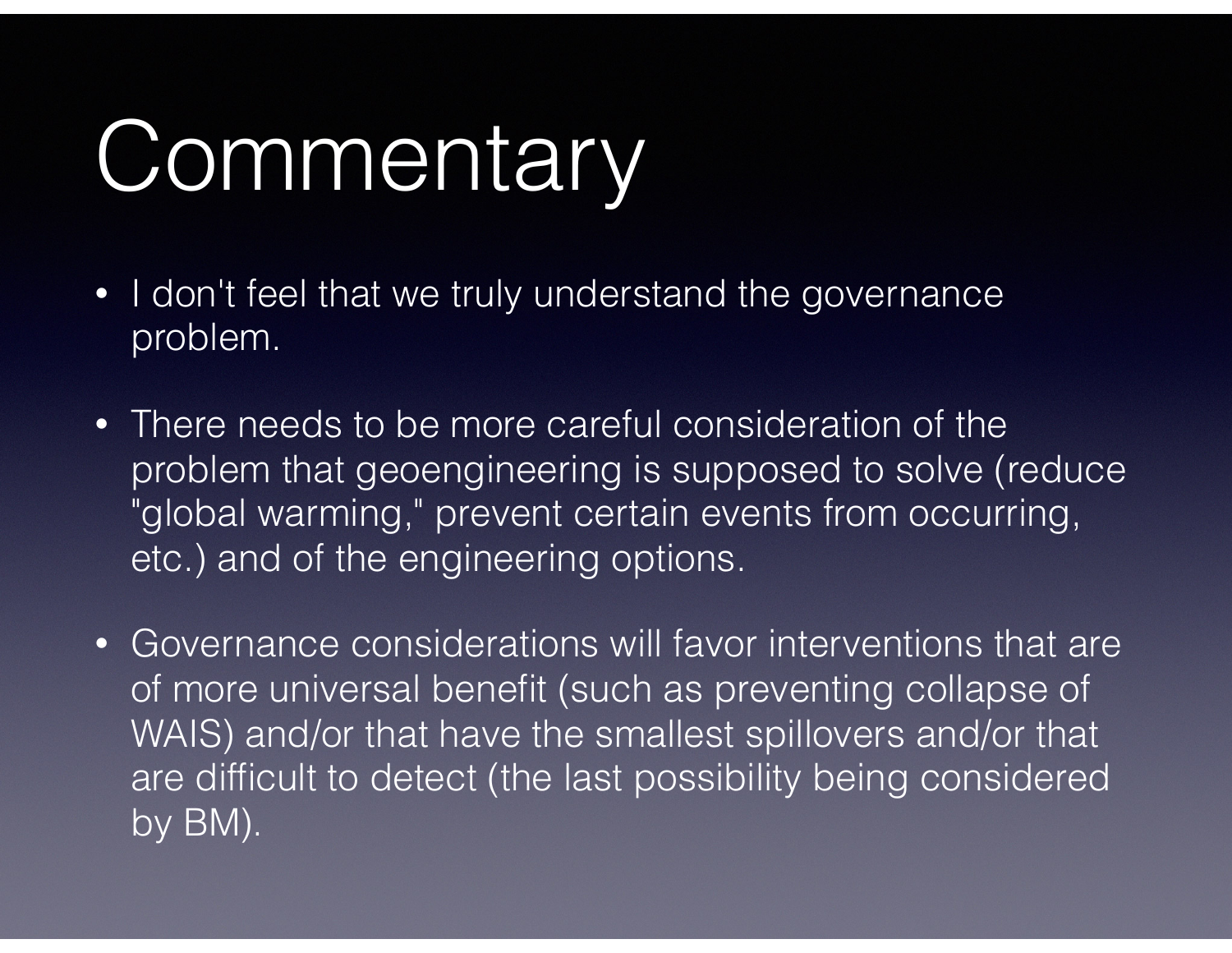# Treaty options

|                     | Less<br>restrictive                                                                                                     | More restrictive deployment                                            | <b>Joint</b>                                                | Coordination                                                                                               |
|---------------------|-------------------------------------------------------------------------------------------------------------------------|------------------------------------------------------------------------|-------------------------------------------------------------|------------------------------------------------------------------------------------------------------------|
| <b>Objectives</b>   | Establish basic rules                                                                                                   | Establish basic rules to<br>include, possibly, a ban<br>on deployment. | To act with some<br>specific aim.                           | Coordinate<br>deployment of<br>different<br>technologies.                                                  |
| Entry into<br>force | To include most if not<br>all geoengineering-<br>capable states.                                                        | No specific mention of<br>geoengineering-<br>capable states.           | Minimum coalition of<br>countries willing to<br>contribute. | Probably all or nearly<br>all countries that can<br>agree on aims.                                         |
| Key<br>articles     | Right to act;<br>$\bullet$<br>responsibility not to<br>harm<br>• Prior notification<br>Conflict resolution<br>$\bullet$ | Restrictions/prohibitions  •<br>on deployment.                         | Cost-sharing<br>Rules for decision-<br>making               | Compatibility,<br>$\bullet$<br>standards.<br>Take into account<br>$\bullet$<br>effects on non-<br>members. |
| <b>Decisions</b>    | Consensus, possibly<br>backed by a vote.                                                                                | Consensus.                                                             | Consensus/unanimity<br>of membership                        | Consensus/unanimity<br>of membership.                                                                      |
| Likely<br>effect    | Shift the default, at<br>least slightly.                                                                                | Very little.                                                           | Will likely achieve<br>narrow aims.                         | Will likely achieve<br>specific aims.                                                                      |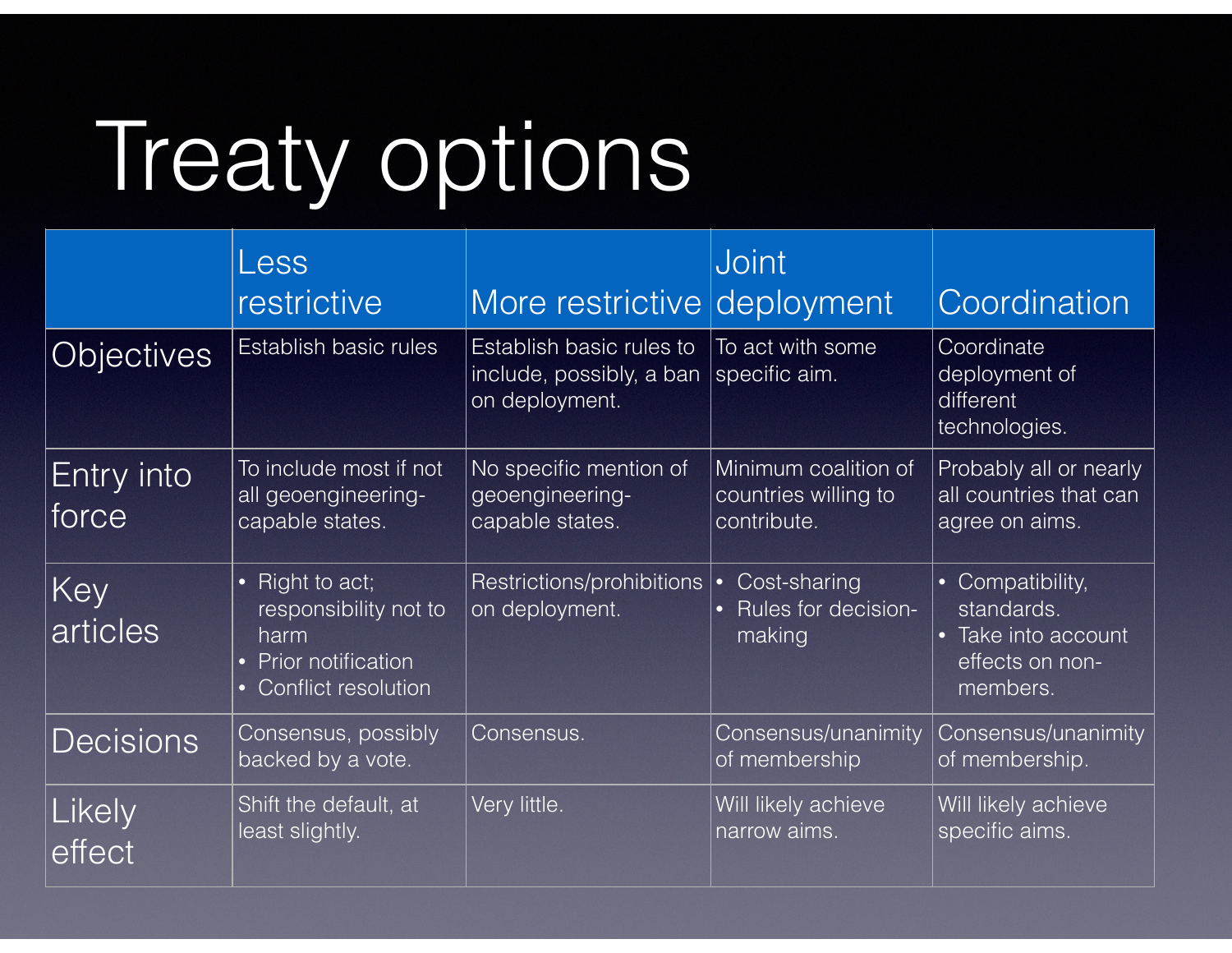## Analogous treaties

| <b>Treaty</b>                                     | <b>Type</b>                | Key articles                                                                                                                                                                                                                                                     | <b>Parties</b>                                                               | <b>Effect</b>                                                          |
|---------------------------------------------------|----------------------------|------------------------------------------------------------------------------------------------------------------------------------------------------------------------------------------------------------------------------------------------------------------|------------------------------------------------------------------------------|------------------------------------------------------------------------|
| <b>Outer Space</b><br>Treaty (1967/1967)          | <b>Less</b><br>restrictive | • Prohibits WMD in Earth orbit and on<br>Moon and other celestial bodies.<br>• Makes States Parties responsible for<br>national activities, whether undertaken<br>by private or public entities.<br>• States are liable for damages their<br>space objects cause | 107, including US,<br>Russia, China,<br>Japan, ESA<br>members.               | Helpful                                                                |
| Moon treaty<br>(1979/1984)                        | <b>More</b><br>restrictive | Bans exploration and use of celestial<br>bodies without the approval or benefit of<br>other states under the common heritage<br>of mankind principle.                                                                                                            | 18, all of which lack<br>a space program.                                    | <b>Negligible</b>                                                      |
| <b>Partial Test Ban</b><br>Treaty (1963/1963)     | <b>Less</b><br>restrictive | Bans testing of nuclear weapons except<br>for underground testing.                                                                                                                                                                                               | 126, including US,<br>USSR, and UK<br>initially, but not<br>China and France | Helpful                                                                |
| Comprehensive<br><b>Test Ban Treaty</b><br>(1996/ | More<br>restrictive        | • Bans nuclear weapon test explosions<br>in places under a party's jurisdiction.<br>• Bans parties from participating in such<br>tests.                                                                                                                          | 166; many "Annex 2"<br>states are not<br>parties.                            | Did not<br>prevent tests<br>by India,<br>Pakistan, and<br>North Korea. |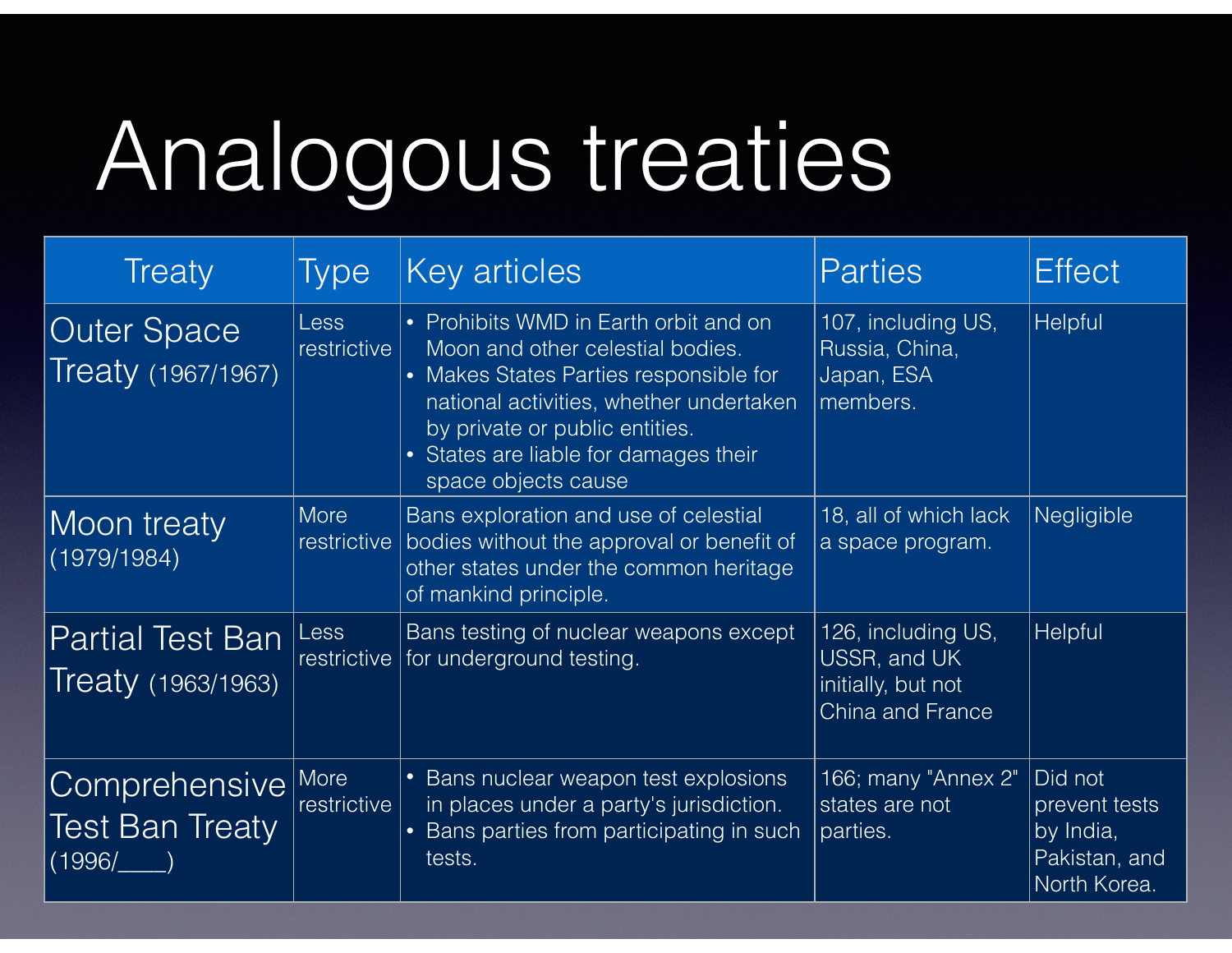## Analogous treaties

| <b>Treaty</b>                                                               | <b>Type</b>                                                                                                                                                     | Key articles                                                                                                                                                                                                                                     | <b>Parties</b>                                                         | <b>Effect</b> |  |
|-----------------------------------------------------------------------------|-----------------------------------------------------------------------------------------------------------------------------------------------------------------|--------------------------------------------------------------------------------------------------------------------------------------------------------------------------------------------------------------------------------------------------|------------------------------------------------------------------------|---------------|--|
| International<br><b>Space Station</b><br>Agreement<br>(1998/1998)           | <b>Joint</b><br>deployment                                                                                                                                      | • Management bodies responsible for<br>design, development, operation, and<br>utilization.<br>• Costs of common system operations<br>shared equitably.<br>Liability arrangements.<br>$\bullet$                                                   | 15, including the US,<br>Russia, Japan,<br>Canada, and ESA<br>members. | Successful    |  |
| Agreement on<br>$\overline{\text{Use}}$ of<br>Galileo and<br>GPS(2004/2004) | Coordination                                                                                                                                                    | Interoperability and radio frequency<br>compatibility to facilitate joint use of the<br>two systems.<br>Establish design and performance<br>standards.<br>Except for reasons of national security,,<br>parties shall not restrict use or access. | 26, comprising the<br>US and 25 EU states.                             | Successful    |  |
| Other bilateral<br>agreements<br>Galileo                                    | With China, Israel, Ukraine, Morocco, Norway, and Switzerland. The UK will be withdrawing<br>following Brexit. Mainly these are about cost-and benefit-sharing. |                                                                                                                                                                                                                                                  |                                                                        |               |  |